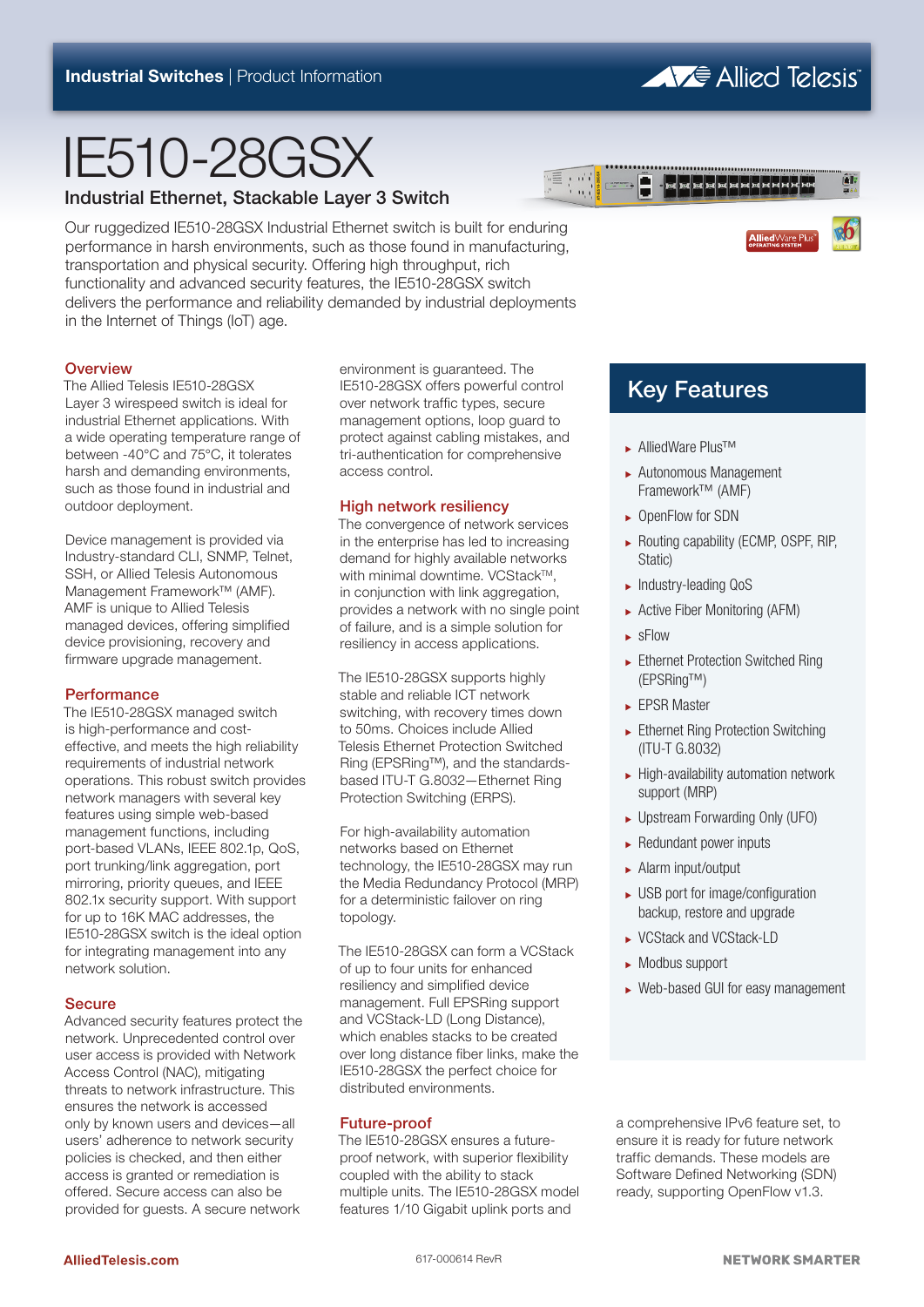# Key Features

#### **Allied Telesis Autonomous Management FrameworkTM (AMF)**

- $\blacktriangleright$  AMF is a sophisticated suite of management tools that provide a simplified approach to network management. Common tasks are automated or made so simple that the every-day running of a network can be achieved without the need for highly-trained, and expensive, network engineers.
- $\blacktriangleright$  Powerful features like centralized management, auto-backup, auto-upgrade, auto-provisioning and auto-recovery enable plug-and-play networking and zero-touch management.

#### **VCStackTM (Virtual Chassis Stacking)**

- $\triangleright$  Create a VCStack of up to four units with 40Gbps of stacking bandwidth to each unit. Stacking links are connected in a ring so each device has dual connections to further improve resiliency. VCStack provides a highly available system where network resources are spread out across stacked units, reducing the impact if one of the units fails. Aggregating switch ports on different units across the stack provides excellent network resiliency.
- ► Long-distance stacking allows a VCStack to be created over longer distances, perfect for a distributed network environment.

#### **Software Defined Networking (SDN)**

ۼ OpenFlow is a key technology that enables the use of SDN to build smart applications that unlock value and reduce cost.

#### **Resiliency**

- EPSRing and ITU-T G.8032 ERPS enable a protected ring capable of recovery within as little as 50ms. These features are perfect for high performance and high availability.
- $\blacktriangleright$  High-availability automation networks are achieved by means of de facto standards Media Redundancy Protocol (MRP) as defined by the IEC 62439-2; MRP is specified only for ring networks with up to 50 devices, and guarantees fully deterministic switchover behavior.
- ۼ Spanning Tree Protocol compatible. RSTP, MSTP, static Link Aggregation Group (LAG), and dynamic Link Aggregation Control Protocol (LACP) support.

#### **Industry-leading Quality of Service (QoS)**

ۼ Comprehensive low-latency wire-speed QoS provides flow-based traffic management with full classification, prioritization, traffic shaping and min/max bandwidth profiles. Enjoy boosted network performance and guaranteed delivery of business-critical Ethernet services and applications. Time-critical services such as voice and video take precedence over non-essential services such as file downloads, maintaining responsiveness of your applications.

#### **Loop Protection**

- $\blacktriangleright$  Thrash limiting, also known as rapid MAC movement, detects and resolves network loops. It is highly user-configurable — from the rate of looping traffic to the type of action the switch should take when it detects a loop.
- $\triangleright$  With thrash limiting, the switch only detects a loop when a storm has occurred, which can potentially cause disruption to the network. To avoid this, loop detection works in conjunction with thrash limiting to send special Loop

Detection Frame (LDF) packets that the switch listens for. If a port receives an LDF packet, you can choose to disable the port, disable the link, or send an SNMP trap. This feature can help to detect loops before a network storm occurs, avoiding the risk and inconvenience of traffic disruption

#### **sFlow**

 $\blacktriangleright$  sFlow is an industry standard technology for monitoring high speed switched networks. It provides complete visibility into network use, enabling performance optimization, usage accounting/billing, and defense against security threats. Sampled packets sent to a collector ensure it always has a real-time view of network traffic.

#### **Active Fiber Monitoring (AFM)**

 $\triangleright$  Active Fiber Monitoring prevents eavesdropping on fiber communications by monitoring received optical power. If an intrusion is detected, the link can be automatically shut down, or an operator alert can be sent. Active Fiber Monitoring is supported on fiber data and fiber stacking links.

#### **UniDirectional Link Detection (UDLD)**

ۼ UniDirectional Link Detection (UDLD) is useful for monitoring fiber-optic links between two switches that use two single-direction fibers to transmit and receive packets. UDLD prevents traffic from being sent across a bad link by blocking the ports at both ends of the link in the event that either the individual transmitter or receiver for that connection fails.

#### **Link Layer Discovery Protocol–Media Endpoint Discovery (LLDP–MED)**

ۼ LLDP-MED extends LLDP basic network endpoint discovery and management functions. LLDP-MED allows for media endpoint specific messages, providing detailed information on power equipment, network policy, location discovery (for Emergency Call Services) and inventory.

#### **VLAN Translation**

- ۼ VLAN Translation allows traffic arriving on a VLAN to be mapped to a different VLAN on the outgoing paired interface.
- $\blacktriangleright$  In Metro networks, it is common for the Network Service Provider to give each customer their own unique VLAN, yet at the customer location, give all the customers the same VLAN-ID for tagged packets to use on the wire. VLAN-ID translation can be used by the Service Provider to change the tagged packet's VLAN-ID at the customer location to the VLAN-ID for tagged packets to use within the NSP's network.
- $\blacktriangleright$  This feature is also useful in Enterprise environments where it can be used to merge two networks together without manually reconfiguring the VLAN numbering scheme. This situation can occur if two companies have merged and the same VLAN-ID is used for two different purposes.

#### **Voice VLAN**

 $\blacktriangleright$  Voice VLAN automatically separates voice and data traffic into two different VLANs. This automatic separation places delay-sensitive traffic into a voice- dedicated VLAN, which simplifies QoS configurations.

#### **VLAN Mirroring (RSPAN)**

▶ VLAN mirroring allows traffic from a port on a remote switch to be analyzed locally. Traffic being transmitted or received on the port is duplicated and sent across the network on a special VLAN.

#### **Security (Tri-authentication)**

► Authentication options on the IE510-28GSX also include alternatives to IEEE 802.1X port-based authentication, such as web authentication, to enable guest access and MAC authentication for endpoints that do not have an IEEE 802.1X supplicant. All three authentication methods-IEEE 802.1X, MAC-based and Web-based—can be enabled simultaneously on the same port for tri-authentication.

#### **Access Control Lists (ACLs)**

ۼ AlliedWare Plus delivers industry-standard Access Control functionality through ACLs. ACLs filter network traffic to control whether routed packets are forwarded or blocked at the port interface. This provides a powerful network security mechanism to select the types of traffic to be analyzed, forwarded, or influenced in some way.

#### **Upstream Forwarding Only (UFO)**

► UFO lets you manage which ports in a VLAN can communicate with each other, and which only have upstream access to services, for secure multi-user deployment.

#### **Dynamic Host Configuration Protocol (DHCP) Snooping**

▶ DHCP servers allocate IP addresses to clients, and the switch keeps a record of addresses issued on each port. IP source guard checks against this DHCP snooping database to ensure only clients with specific IP and/or MAC address can access the network. DHCP snooping can be combined with other features, like dynamic ARP inspection, to increase security in layer 2 switched environments, and also provides a traceable history, which meets the growing legal requirements placed on service providers.

#### **Alarm Input/Output**

 $\blacktriangleright$  Alarm Input/Output are useful for security integration solution; they respond to events instantly and automatically by a pre-defined event scheme, and notify alert message to the monitoring control center. The 2-pin terminal blocks may be connected to sensors and actuator relays. Alarm Input receives signal from external devices like motion sensor and magnets; that will trigger subsequent actions if something changes. Alarm output controls external device upon a event (i.e. sirens, strobes, PTZ camera).

#### **Premium Software License**

► By default, the IE510-28GSX offers a comprehensive Layer 2 and basic Layer 3 feature set that includes static routing and IPv6 management features. The feature set can easily be upgraded with premium software licenses.

#### **Modbus**

 $\blacktriangleright$  Modbus enables communication with Supervisory Control and Data Acquisition (SCADA) systems for industrial automation.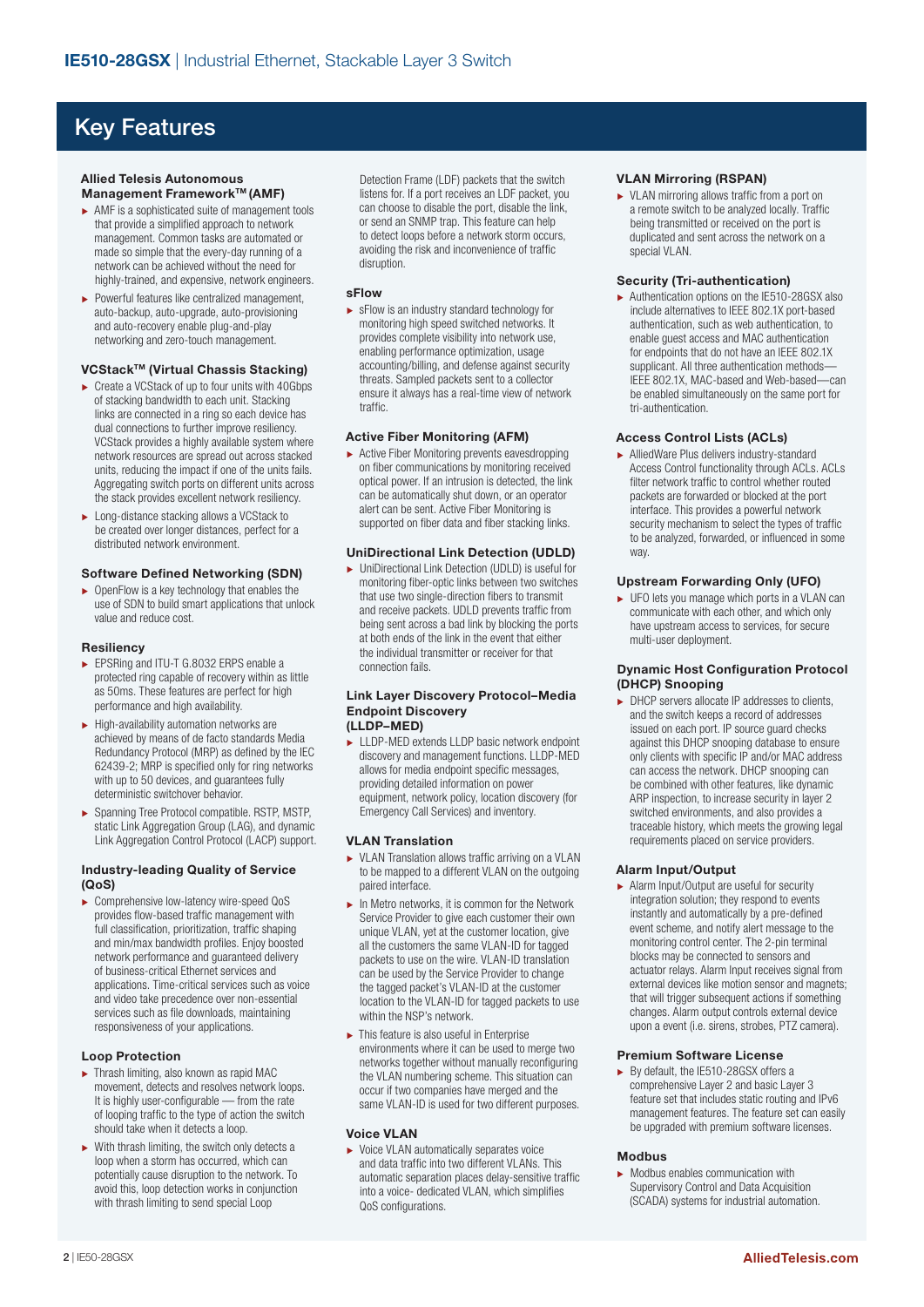#### **Specifications**

| <b>PRODUCT</b>     | 10/100/1000T<br>$(RJ-45)$<br><b>COPPER</b><br><b>PORTS</b> | 100/1000X<br><b>SFP PORTS</b> | 1/10 GIGABIT<br><b>SFP+ PORTS</b> | <b>10 GIGABIT</b><br><b>STACKING PORTS</b> | <b>SWITCHING</b><br><b>FABRIC</b> | <b>FORWARDING RATE</b><br>(64-BYTE PACKETS) | <b>STACKING</b><br><b>BANDWIDTH</b> | <b>POE SOURCING</b><br><b>PORTS</b> | <b>POF</b><br><b>BUDGET</b> |
|--------------------|------------------------------------------------------------|-------------------------------|-----------------------------------|--------------------------------------------|-----------------------------------|---------------------------------------------|-------------------------------------|-------------------------------------|-----------------------------|
| <b>IE510-28GSX</b> |                                                            | 24                            | (2 if stacked)                    | n*                                         | 128Gbps                           | 95.2Mpps                                    | 40Gbps                              |                                     |                             |

\* Stacking ports can be configured as additional 1G/10G Ethernet ports when unit is not stacked

#### **Performance**

| 16K entries                 |
|-----------------------------|
| 2 MBytes (16 Mbits)         |
| 8                           |
| 4K                          |
| $1 - 4094$                  |
| 13KB L2 jumbo frames        |
| 1K (Layer 2), 256 (Layer 3) |
| 2K (IPv4), 256 (IPv6)       |
|                             |

#### **Other Interfaces**

| Type                          | Serial console (UART)          |
|-------------------------------|--------------------------------|
| Port no.                      | 1                              |
| Connector                     | RJ-45 female                   |
| Type                          | USB2.0 (Host Controller Class) |
| Port no.                      | 1                              |
| Connector                     | Type A receptacle              |
| Type<br>Port no.<br>Connector | Alarm Input<br>RJ-45 female    |
| Type<br>Port no.<br>Connector | Alarm Output<br>RJ-45 female   |
| Type                          | Power Input                    |
| Port no.                      | 2                              |
| Connector                     | 2-pin Terminal Block           |

#### **Reliability**

- ۼ Modular AlliedWare™ operating system
- ۼ Redundant power input
- ۼ Full environmental monitoring of temperature and internal voltages. SNMP traps alert network managers in case of any failure

#### **Expandability**

- $\blacktriangleright$  Stack up to four units in a VCStack
- $\blacktriangleright$  Premium license option for additional features

#### **Flexibility and Compatibility**

- ۼ Gigabit SFP ports will support any combination of Allied Telesis 100Mbps and 1000Mbps SFP modules listed in this document under Ordering Information
- ▶ 10G SFP+ ports will support any combination of Allied Telesis 1000Mbps SFP and 10GbE SFP+ modules and direct attach cables listed in this document under Ordering Information
- ► Stacking ports can be configured as 10G Ethernet ports
- $\blacktriangleright$  Port speed and duplex configuration can be set manually or by auto-negotiation

#### **Diagnostic Tools**

- ۼ Active Fiber Monitoring detects tampering on optical links
- ۼ Automatic link flap detection and port shutdown
- ۼ Built-In Self Test (BIST)
- ۼ Cable fault locator (TDR)

**NETWORK SMARTER** 

- ► Event logging via Syslog over IPv4
- Find-me device locator
- ۼ Optical Digital Diagnostic Monitoring (DDM)
	- ► Ping polling and TraceRoute for IPv4 and IPv6
- ► Port and VLAN mirroring (RSPAN)
- ۼ UniDirectional Link Detection (UDLD)
- E IEEE 802.1ag CCP Connectivity Fault Management—Continuity Check Protocol (CCP)

#### **IPv4 Features**

- $\blacktriangleright$  Black hole routing
- ۼ Directed broadcast forwarding
- **DHCP** server and relay
- DNS relay
- ► Equal Cost Multi Path (ECMP) routing
- ۼ Policy-based routing
- ۼ Route redistribution (OSPF, RIP)
- ► Static unicast and multicast routes for IPv4
- ۼ UDP broadcast helper (IP helper)

#### **IPv6 Features**

- ► Device management over IPv6 networks with SNMPv6, Telnetv6 and SSHv6
- ۼ DHCPv6 relay, DHCPv6 client
- ► DNSv6 relay, DNSv6 client
- ► IPv4 and IPv6 dual stack
- ► IPv6 hardware ACLs
- ► NTPv6 client and server
- ► Static unicast and multicast routes for IPv6
- ► IPv6 Ready certified

#### **Management**

- ۼ Front panel seven-segment LED provides at-a-glance status and fault information
- ۼ Allied Telesis Autonomous Management Framework (AMF) enables powerful centralized management and zero-touch device installation and recovery
- ۼ Console management port on the front panel for ease of access
- ► Eco-friendly mode allows LEDs to be disabled to save power
- ۼ Web-based Graphical User Interface (GUI)
- $\blacktriangleright$  Industry-standard CLI with context-sensitive help
- ► Powerful CLI scripting engine
- $\blacktriangleright$  Built-in text editor
- $\blacktriangleright$  Event-based triggers allow user-defined scripts to be executed upon selected system events
- $SNMPv1/v2c/v3$
- ۼ Comprehensive SNMP MIB support for standards based device management
- USB interface allows software release files, configurations, and other files to be stored for backup and distribution to other devices

#### **Quality of Service**

 $\blacktriangleright$  Eight priority queues with a hierarchy of high-priority queues for real-time traffic, and mixed scheduling, for each switch port

- ► Limit bandwidth per port or per traffic class down to 64kbps
- $\blacktriangleright$  Wirespeed traffic classification with low latency essential for VoIP and real-time streaming media applications
- ► Policy-based QoS based on VLAN, port, MAC, and general packet classifiers
- ▶ Policy-based storm protection
- $\blacktriangleright$  Extensive remarking capabilities
- ۼ Taildrop for queue congestion control
- ۼ Strict priority, weighted round robin, or mixed scheduling
- ۼ IP precedence and DiffServ marking based on Layer 2, 3, and 4 headers

#### **Resiliency Features**

- ۼ Control Plane Prioritization (CPP) ensures the CPU always has sufficient bandwidth to process network control traffic
- ۼ Dynamic link failover (host attach)
- ۼ Ethernet Protection Switched Ring (EPSRing™) with SuperLoop Protection (SLP)
- ► Ethernet Ring Protection Switching (ITU-T G.8032)
- ۼ Link Aggregation Control Protocol (LACP)
- ۼ Long-Distance stacking (VCStack-LD)
- ۼ Loop protection: loop detection and thrash limiting
- ۼ Media Redundancy Protocol (MRP)
- ۼ Multiple Spanning Tree Protocol (MSTP)
- ▶ PVST+ compatibility mode
- ۼ Rapid Spanning Tree Protocol (RSTP)
- ۼ Spanning Tree Protocol (STP) with root guard
- ▶ Stacking ports can be configured as 10G Ethernet ports
- ۼ Virtual Router Redundancy Protocol (VRRPv3)

#### **Multicasting**

- ۼ Internet Group Membership Protocol (IGMPv1/v2/v3)
- ۼ IGMP proxy
- ۼ IGMP snooping with fast leave and no timeout feature
- **EXECUTE:** IGMP static groups

**Security Features**

ۼ Auth-fail and guest VLANs

4 headers

- ► Multicast Listener Discovery (MLDv1/v2)
- $\blacktriangleright$  MLD snooping
- ۼ Protocol Independent Multicast (PIM)
- ۼ PIM Dense Mode (DM) for IPv4 and IPv6
- ► PIM Sparse Mode (SM) for IPv4 and IPv6
- ► PIM Dense Mode to Sparse Mode translation

► Access Control Lists (ACLs) based on Layer 3 and

ۼ Dynamic ACLs assigned via port authentication ► ACL Groups enable multiple hosts/ports to be included in a single ACL, reducing configuration

IE50-28GSX | 3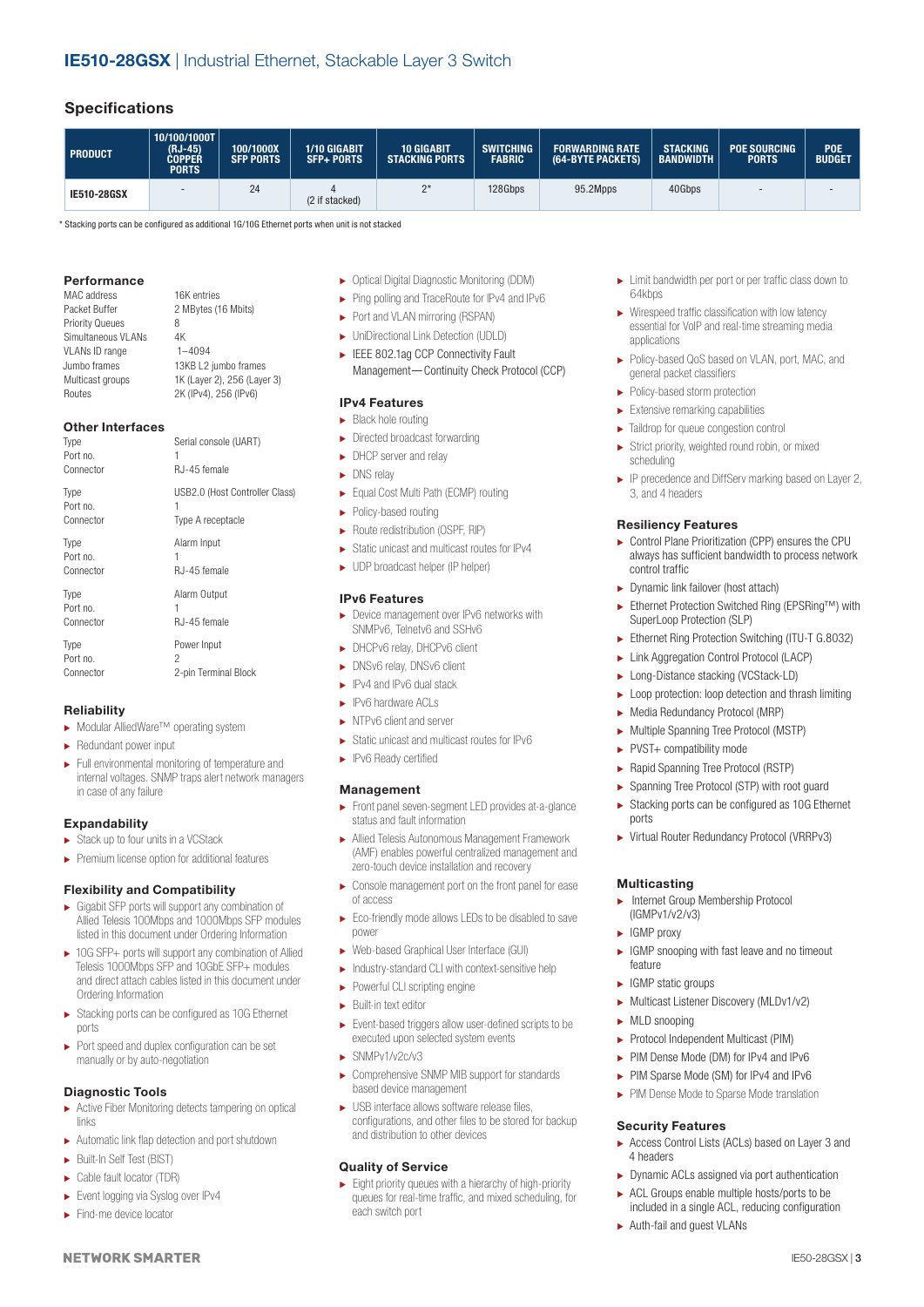# **IE510-28GSX** | Industrial Ethernet, Stackable Layer 3 Switch

- $\triangleright$  Configurable ACLs for management traffic
- ۼ Authentication, Authorization and Accounting (AAA)  $\blacktriangleright$  Bootloader can be password protected for device security
- **BPDU** protection
- ► DHCP snooping, IP source guard and Dynamic ARP Inspection (DAI)
- ▶ DoS attack blocking and virus throttling
- ► Dynamic VLAN assignment
- ▶ MAC address filtering and MAC address lockdown
- ▶ Network Access Control (NAC) features manage endpoint security
- $\blacktriangleright$  Port-based learn limits (intrusion detection)
- ۼ Private VLANs provide security and port isolation for multiple customers using the same VLAN
- ۼ RADIUS local server (100 users) and accounting
- ► Secure Copy (SCP)
- $\blacktriangleright$  Strong password security and encryption
- ۼ TACACS+ Authentication and Accounting
- ۼ Tri-authentication: MAC-based, web-based and IEEE 802.1X

#### **Environmental Specifications**

- ۼ Operating temperature range: -40°C to 75°C (-40°F to 167°F)
- ۼ Storage temperature range: -40°C to 85°C (-40°F to 185°F)
- ۼ Operating humidity range: 5% to 95% non-condensing
- ۼ Storage humidity range: 5% to 95% non-condensing
- ► Operating altitude: up to 3,000 meters (9,842 ft)

#### **Environmental Compliance**

 RoHS China RoHS **WEEE** 

#### **Electrical/Mechanical Approvals**

Compliance Mark CE, FCC, VCC

| Safety     | FN/IFC/UL 60950-1<br>CAN/CSA-22.2 no. 60950-1                                                                                                                                                                                                                                      |
|------------|------------------------------------------------------------------------------------------------------------------------------------------------------------------------------------------------------------------------------------------------------------------------------------|
| <b>FMC</b> | CISPR 32<br>FN55024<br><b>FN55032 Class A</b><br>FN61000-3-2<br>FN61000-3-3<br>EN61000-4-2 (ESD)<br>EN61000-4-3 (RS)<br>EN61000-4-4 (EFT)<br>EN61000-4-5 (Surge)<br>EN61000-4-6 (CS)<br>FN61000-4-8<br>FN61000-4-11<br>FCC Part 15B, Class A<br>ICES-003, Class A<br>VCCI. Class A |

#### **Physical Specifications**

| I PRODUCT      | WIDTH             | HEIGHT          | DEPTH                       | <b>WEIGHT</b><br>ENCLOSURE |             | <b>MOUNTING</b> | PROTECTION<br><b>RATE</b> |
|----------------|-------------------|-----------------|-----------------------------|----------------------------|-------------|-----------------|---------------------------|
| IE510-28GSX-80 | 440 mm (17.32 in) | 44 mm (1.73 in) | $300 \text{ mm}$ (11.80 in) | 4.8 Kg (10.58 lb)          | metal shell | mount<br>rack   | <b>IP30</b>               |

#### **Power and Noise Characteristics**

|                | <b>INPUT VOLTAGE</b>        | <b>COOLING</b> | <b>NO POE LOAD</b>                     |                                       | <b>FULL POE LOAD</b> |                                        |                                       | <b>MAX POE</b> | <b>MAX POE SOURCING PORTS</b> |                     |                 |                          |
|----------------|-----------------------------|----------------|----------------------------------------|---------------------------------------|----------------------|----------------------------------------|---------------------------------------|----------------|-------------------------------|---------------------|-----------------|--------------------------|
| <b>PRODUCT</b> |                             |                | <b>MAX POWER</b><br><b>CONSUMPTION</b> | <b>MAX HEAT</b><br><b>DISSIPATION</b> | <b>NOISE</b>         | <b>MAX POWER</b><br><b>CONSUMPTION</b> | <b>MAX HEAT</b><br><b>DISSIPATION</b> | <b>NOISE</b>   | <b>POWER</b>                  | <b>POE</b><br>(15W) | $POE+$<br>(30W) | $POE++$<br>(60W)         |
| IE510-28GSX-80 | $±48V$ DC.<br>$\pm 60$ VDC* | fan            | 74W **                                 | 252 BTU/h **                          | 45 dBA               | $\overline{\phantom{a}}$               |                                       | $\,$           | $\overline{\phantom{0}}$      |                     | -               | $\overline{\phantom{a}}$ |

\* auto-ranging \*\* including SFP transceivers' consumption and margin

#### **Latency (Microseconds)**

| <b>PRODUCT</b> | <b>PORT SPEED</b>  |                   |                   |  |  |  |
|----------------|--------------------|-------------------|-------------------|--|--|--|
|                | 100MBPS            | 1GBPS             | 10GBPS            |  |  |  |
| IE510-28GSX-80 | 14.5 <sub>US</sub> | 4.4 <sub>US</sub> | 3.1 <sub>US</sub> |  |  |  |

#### **Standards and Protocols**

#### **AlliedWare Plus Operating System** Version 5.5.1

#### **Cryptographic Algorithms**

**FIPS Approved Algorithms**  Encryption (Block Ciphers):

- ► AES (ECB, CBC, CFB and OFB Modes)
- ۼ 3DES (ECB, CBC, CFB and OFB Modes)
- Block Cipher Modes:
- ► CCM, CMAC, GCM, XTS
- Digital Signatures & Asymmetric Key Generation:
- ▶ DSA, ECDSA, RSA
- Secure Hashing:
- $\blacktriangleright$  SHA-1
- ۼ SHA-2 (SHA-224, SHA-256, SHA-384. SHA-512) Message Authentication
- ۼ HMAC (SHA-1, SHA-2(224, 256, 384, 512)
- Random Number Generation:
- ▶ DRBG (Hash, HMAC and Counter)

#### **Non FIPS Approved Algorithms**

RNG (AES128/192/256), DES, MD5

#### **Ethernet**

IEEE 802.1AX Link aggregation (static and LACP) IEEE 802.2 Logical Link Control (LLC) IEEE 802.3 Ethernet IEEE 802.3ab 1000T IEEE 802.3ad Static and dynamic link aggregation IEEE 802.3ae 10 Gigabit Ethernet IEEE 802.3af Power over Ethernet (PoE) IEEE 802.3at Power over Ethernet Plus (PoE+) IEEE 802.3az Energy Efficient Ethernet (EEE) IEEE 802.3u 100X IEEE 802.3x Flow control – full-duplex operation IEEE 802.3z 1000X

#### **IPv4 Features**

|         | RFC 768 | User Datagram Protocol (UDP)             |
|---------|---------|------------------------------------------|
| RFC 791 |         | Internet Protocol (IP)                   |
|         | RFC 792 | Internet Control Message Protocol (ICMP) |
|         | RFC 793 | Transmission Control Protocol (TCP)      |
|         |         |                                          |

RFC 826 Address Resolution Protocol (ARP)

| <b>RFC 894</b>  | Standard for the transmission of IP datagrams<br>over Ethernet networks |
|-----------------|-------------------------------------------------------------------------|
| RFC 919         | Broadcasting Internet datagrams                                         |
| <b>RFC 922</b>  | Broadcasting Internet datagrams in the                                  |
|                 | presence of subnets                                                     |
| RFC 932         | Subnetwork addressing scheme                                            |
| RFC 950         | Internet standard subnetting procedure                                  |
| <b>RFC 951</b>  | Bootstrap Protocol (BootP)                                              |
| RFC 1027        | Proxy ARP                                                               |
| RFC 1035        | DNS client                                                              |
| RFC 1042        | Standard for the transmission of IP datagrams                           |
|                 | over IFFF 802 networks                                                  |
| RFC 1071        | Computing the Internet checksum                                         |
| <b>RFC 1122</b> | Internet host requirements                                              |
| RFC 1191        | Path MTU discovery                                                      |
| <b>RFC 1256</b> | ICMP router discovery messages                                          |
| <b>RFC 1518</b> | An architecture for IP address allocation with<br>CIDR                  |
| RFC 1519        | Classless Inter-Domain Routing (CIDR)                                   |
| RFC 1542        | Clarifications and extensions for BootP                                 |
| RFC 1591        | Domain Name System (DNS)                                                |
| RFC 1812        | Requirements for IPv4 routers                                           |
| RFC 1918        | IP addressing                                                           |
| <b>RFC 2581</b> | TCP congestion control                                                  |
|                 |                                                                         |

Noise: tested to ISO7779; front bystander position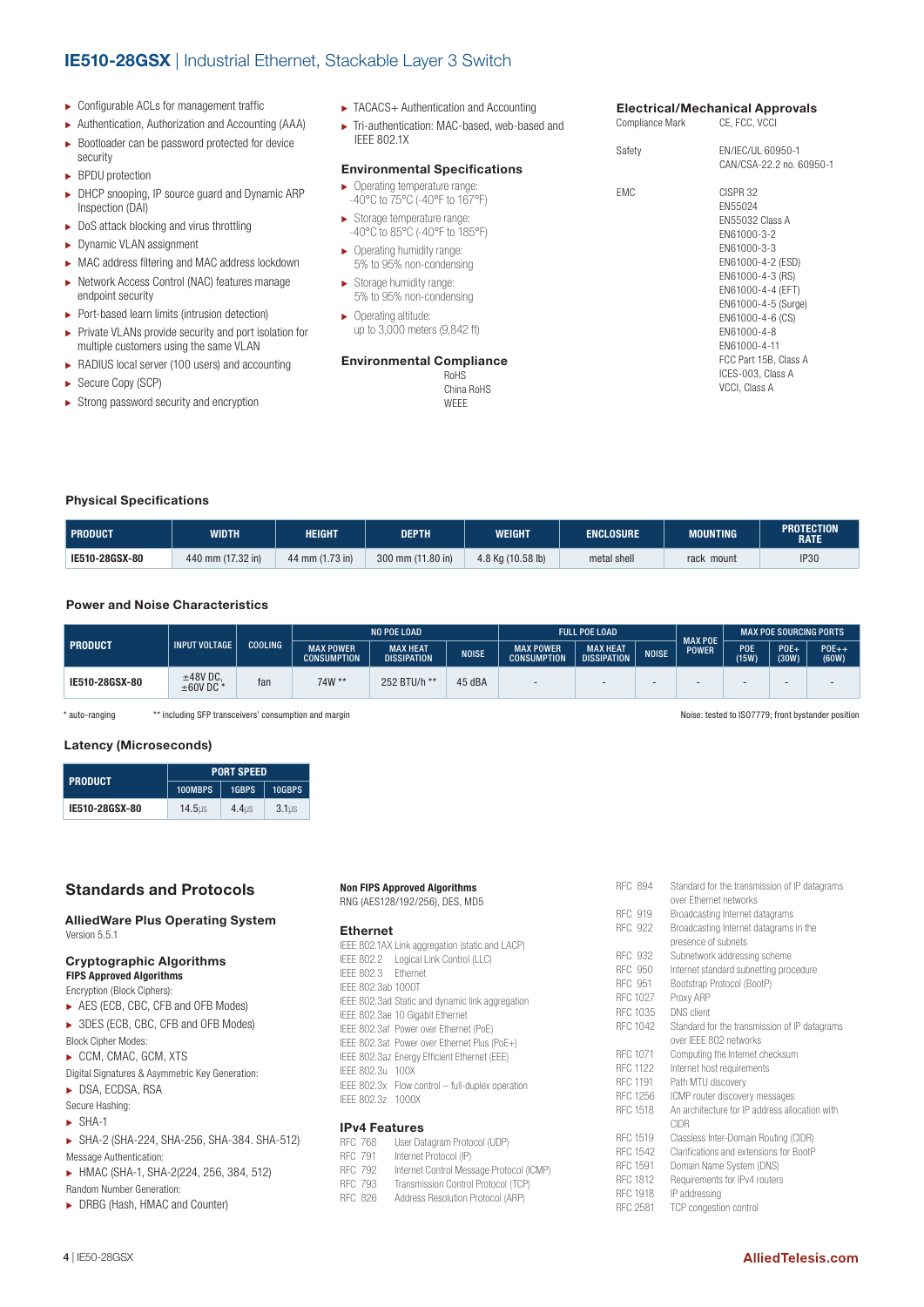## **IE510-28GSX** | Industrial Ethernet, Stackable Layer 3 Switch

| <b>IPv6 Features</b>   |                                                   |
|------------------------|---------------------------------------------------|
| RFC 1981               | Path MTU discovery for IPv6                       |
| <b>RFC 2460</b>        | IPv6 specification                                |
| RFC 2464               | Transmission of IPv6 packets over Ethernet        |
|                        | networks                                          |
| <b>RFC 2711</b>        |                                                   |
|                        | IPv6 router alert option                          |
| RFC 3056               | Connection of IPv6 domains via IPv4 clouds        |
| <b>RFC 3484</b>        | Default address selection for IPv6                |
| <b>RFC 3596</b>        | DNS extensions to support IPv6                    |
| <b>RFC 4007</b>        | IPv6 scoped address architecture                  |
| <b>RFC 4193</b>        | Unique local IPv6 unicast addresses               |
| RFC 4291               | IPv6 addressing architecture                      |
| <b>RFC 4443</b>        | Internet Control Message Protocol (ICMPv6)        |
| RFC 4861               | Neighbor discovery for IPv6                       |
|                        |                                                   |
| <b>RFC 4862</b>        | IPv6 Stateless Address Auto-Configuration         |
|                        | (SLAAC)                                           |
| RFC 5014               | IPv6 socket API for source address selection      |
| RFC 5095               | Deprecation of type 0 routing headers in IPv6     |
| RFC 5175               | IPv6 Router Advertisement (RA) flags option       |
| RFC 6105               | IPv6 Router Advertisement (RA) guard              |
|                        |                                                   |
|                        |                                                   |
| Management             |                                                   |
| AMF MIB and SNMP traps |                                                   |
| AT Enterprise MIB      |                                                   |
| Optical DDM MIB        |                                                   |
| SNMPv1, v2c and v3     |                                                   |
|                        | IEEE 802.1AB Link Layer Discovery Protocol (LLDP) |
| RFC 1155               | Structure and identification of management        |
|                        | information for TCP/IP-based Internets            |
| RFC 1157               | Simple Network Management Protocol (SNMP)         |
| <b>RFC 1212</b>        |                                                   |
|                        | Concise MIB definitions                           |
| <b>RFC 1213</b>        | MIB for network management of TCP/IP-based        |
|                        | Internets: MIB-II                                 |
| RFC 1215               | Convention for defining traps for use with the    |
|                        | SNMP                                              |
| <b>RFC 1227</b>        | SNMP MUX protocol and MIB                         |
| RFC 1239               | <b>Standard MIB</b>                               |
| RFC 1724               | RIPv2 MIB extension                               |
| RFC 2011               | SNMPv2 MIB for IP using SMIv2                     |
| RFC 2012               | SNMPv2 MIB for TCP using SMIv2                    |
|                        |                                                   |
| RFC 2013               | SNMPv2 MIB for UDP using SMIv2                    |
| RFC 2096               | IP forwarding table MIB                           |
| RFC 2578               | Structure of Management Information v2            |
|                        | (SMIv2)                                           |
| RFC 2579               | Textual conventions for SMIv2                     |
| RFC 2580               | Conformance statements for SMIv2                  |
| <b>RFC 2674</b>        | Definitions of managed objects for bridges        |
|                        | with traffic classes, multicast filtering and     |
|                        | <b>VLAN</b> extensions                            |
| RFC 2741               | Agent extensibility (AgentX) protocol             |
|                        |                                                   |
| <b>RFC 2787</b>        | Definitions of managed objects for VRRP           |
| RFC 2819               | RMON MIB (groups 1,2,3 and 9)                     |
| RFC 2863               | Interfaces group MIB                              |
| RFC 3176               | sFlow: a method for monitoring traffic in         |
|                        | switched and routed networks                      |
| RFC 3411               | An architecture for describing SNMP               |
|                        | management frameworks                             |
| RFC 3412               | Message processing and dispatching for the        |
|                        | <b>SNMP</b>                                       |
| RFC 3413               | SNMP applications                                 |
|                        |                                                   |
| RFC 3414               | User-based Security Model (USM) for SNMPv3        |
| RFC 3415               | View-based Access Control Model (VACM) for        |
|                        | <b>SNMP</b>                                       |
| <b>RFC 3416</b>        | Version 2 of the protocol operations for the      |
|                        | SNMP                                              |
| RFC 3417               | Transport mappings for the SNMP                   |
| <b>RFC 3418</b>        | MIB for SNMP                                      |
| RFC 3621               | Power over Ethernet (PoE) MIB                     |
| <b>RFC 3635</b>        | Definitions of managed objects for the Ethernet-  |
|                        | like interface types                              |
| RFC 3636               | IEEE 802.3 MAU MIB                                |
| <b>RFC 4188</b>        |                                                   |
|                        | Definitions of managed objects for bridges        |
| <b>RFC 4318</b>        | Definitions of managed objects for bridges with   |
|                        | <b>RSTP</b>                                       |
| RFC 4560               | Definitions of managed objects for remote ping,   |
|                        | traceroute, and lookup operations                 |
| RFC 5424               | Syslog protocol                                   |

RFC 6527 Definitions of managed objects for VRRPv3

#### **Multicast Support**

| Bootstrap Router (BSR) mechanism for PIM-SM |                                                                       |  |  |  |  |  |
|---------------------------------------------|-----------------------------------------------------------------------|--|--|--|--|--|
| IGMP query solicitation                     |                                                                       |  |  |  |  |  |
|                                             | IGMP snooping (IGMPv1, v2 and v3)                                     |  |  |  |  |  |
|                                             | IGMP snooping fast-leave                                              |  |  |  |  |  |
|                                             | IGMP/MLD multicast forwarding (IGMP/MLD proxy)                        |  |  |  |  |  |
|                                             | MLD snooping (MLDv1 and v2)                                           |  |  |  |  |  |
|                                             | PIM-SM and SSM for IPv6                                               |  |  |  |  |  |
| RFC 1112                                    | Host extensions for IP multicasting (IGMPv1)                          |  |  |  |  |  |
| RFC 2236                                    | Internet Group Management Protocol v2<br>(IGMPv2)                     |  |  |  |  |  |
| RFC 2710                                    | Multicast Listener Discovery (MLD) for IPv6                           |  |  |  |  |  |
| RFC 2715                                    | Interoperability rules for multicast routing                          |  |  |  |  |  |
|                                             | protocols                                                             |  |  |  |  |  |
| RFC 3306                                    | Unicast-prefix-based IPv6 multicast addresses                         |  |  |  |  |  |
| RFC 3376                                    | IGMP <sub>v3</sub>                                                    |  |  |  |  |  |
| <b>RFC 3810</b>                             | Multicast Listener Discovery v2 (MLDv2) for<br><b>IPv<sub>6</sub></b> |  |  |  |  |  |
| RFC 3956                                    | Embedding the Rendezvous Point (RP) address                           |  |  |  |  |  |
|                                             | in an IPv6 multicast address                                          |  |  |  |  |  |
| RFC 3973                                    | PIM Dense Mode (DM)                                                   |  |  |  |  |  |
| RFC 4541                                    | IGMP and MLD snooping switches                                        |  |  |  |  |  |
| RFC 4601                                    | Protocol Independent Multicast - Sparse Mode                          |  |  |  |  |  |
|                                             | (PIM-SM): protocol specification (revised)                            |  |  |  |  |  |
| RFC 4604                                    | Using IGMPv3 and MLDv2 for source-specific                            |  |  |  |  |  |
|                                             | multicast                                                             |  |  |  |  |  |
| RFC 4607                                    | Source-specific multicast for IP                                      |  |  |  |  |  |

#### **Open Shortest Path First (OSPF)**

| OSPF link-local signaling |                                           |  |  |  |  |  |
|---------------------------|-------------------------------------------|--|--|--|--|--|
| OSPE MD5 authentication   |                                           |  |  |  |  |  |
| OSPF restart signaling    |                                           |  |  |  |  |  |
| Out-of-band LSDB resync   |                                           |  |  |  |  |  |
| RFC 1245                  | OSPF protocol analysis                    |  |  |  |  |  |
| RFC 1246                  | Experience with the OSPF protocol         |  |  |  |  |  |
| RFC 1370                  | Applicability statement for OSPF          |  |  |  |  |  |
| RFC 1765                  | OSPE database overflow                    |  |  |  |  |  |
| <b>RFC 2328</b>           | OSPE <sub>v2</sub>                        |  |  |  |  |  |
| RFC 2370                  | OSPF opaque LSA option                    |  |  |  |  |  |
| <b>RFC 2740</b>           | OSPEv3 for IPv6                           |  |  |  |  |  |
| RFC 3101                  | OSPF Not-So-Stubby Area (NSSA) option     |  |  |  |  |  |
| RFC 3509                  | Alternative implementations of OSPF area  |  |  |  |  |  |
|                           | border routers                            |  |  |  |  |  |
| RFC 3623                  | Graceful OSPF restart                     |  |  |  |  |  |
| RFC 3630                  | Traffic engineering extensions to OSPF    |  |  |  |  |  |
| RFC 4552                  | Authentication/confidentiality for OSPFv3 |  |  |  |  |  |
| RFC 5329                  | Traffic engineering extensions to OSPFv3  |  |  |  |  |  |
|                           |                                           |  |  |  |  |  |

#### **Quality of Service (QoS)**

| IEEE 802.1p | Priority tagging                             |
|-------------|----------------------------------------------|
| RFC 2211    | Specification of the controlled-load network |
|             | element service                              |
| RFC 2474    | DiffServ precedence for eight queues/port    |
| RFC 2475    | DiffServ architecture                        |
| RFC 2597    | DiffServ Assured Forwarding (AF)             |
| RFC 2697    | A single-rate three-color marker             |
| RFC 2698    | A two-rate three-color marker                |
| RFC 3246    | DiffServ Expedited Forwarding (EF)           |
|             |                                              |
|             |                                              |

#### **Resiliency Features**

|                                           | IEC 61439-2 Media Redundancy Protocol (MRP)              |  |  |  |
|-------------------------------------------|----------------------------------------------------------|--|--|--|
|                                           | IEEE 802.3ad Static and dynamic link aggregation         |  |  |  |
|                                           | EEE 802.1aq CFM Continuity Check Protocol (CCP)          |  |  |  |
|                                           | IEEE 802.1AX Link aggregation (static and LACP)          |  |  |  |
| IEEE 802.1D MAC bridges                   |                                                          |  |  |  |
|                                           | IEEE 802.1s Multiple Spanning Tree Protocol (MSTP)       |  |  |  |
|                                           | IEEE 802.1w Rapid Spanning Tree Protocol (RSTP)          |  |  |  |
|                                           | ITU-T G.8023 / Y.1344 Ethernet Ring Protection Switching |  |  |  |
|                                           | (ERPS)                                                   |  |  |  |
| RFC 5798                                  | Virtual Router Redundancy Protocol version 3             |  |  |  |
|                                           | (VRRPv3) for IPv4 and IPv6                               |  |  |  |
|                                           |                                                          |  |  |  |
| <b>Routing Information Protocol (RIP)</b> |                                                          |  |  |  |

#### **Routing Information Protocol (RIP)**

| <b>RFC 1058</b> | Routing Information Protocol (RIP)     |
|-----------------|----------------------------------------|
| RFC 2080        | RIPng for IPv6                         |
| RFC 2081        | RIPng protocol applicability statement |
| RFC 2082        | RIP-2 MD5 authentication               |
| RFC 2453        | RIP <sub>v2</sub>                      |
|                 |                                        |

#### **Security Features**

|                    | Security Features                                              |  |  |  |
|--------------------|----------------------------------------------------------------|--|--|--|
| SSH remote login   |                                                                |  |  |  |
| SSLv2 and SSLv3    |                                                                |  |  |  |
|                    | TACACS+ Accounting and Authentication                          |  |  |  |
|                    | IEEE 802.1X Authentication protocols (TLS, TTLS, PEAP,<br>MD5) |  |  |  |
| <b>IEEE 802.1X</b> | Multi-supplicant authentication                                |  |  |  |
| <b>IEEE 802.1X</b> | Port-based network access control                              |  |  |  |
|                    |                                                                |  |  |  |
| RFC 2560           | X.509 Online Certificate Status Protocol (OCSP)                |  |  |  |
| RFC 2818           | HTTP over TLS ("HTTPS")                                        |  |  |  |
| <b>RFC 2865</b>    | RADIUS authentication                                          |  |  |  |
| <b>RFC 2866</b>    | RADIUS accounting                                              |  |  |  |
| RFC 2868           | RADIUS attributes for tunnel protocol support                  |  |  |  |
| <b>RFC 2986</b>    | PKCS #10: certification request syntax<br>specification v1.7   |  |  |  |
| RFC 3546           | Transport Layer Security (TLS) extensions                      |  |  |  |
| RFC 3579           | RADIUS support for Extensible Authentication                   |  |  |  |
|                    | Protocol (EAP)                                                 |  |  |  |
| RFC 3580           | IEEE 802.1x RADIUS usage guidelines                            |  |  |  |
| RFC 3748           | PPP Extensible Authentication Protocol (EAP)                   |  |  |  |
| RFC 4251           | Secure Shell (SSHv2) protocol architecture                     |  |  |  |
| <b>RFC 4252</b>    | Secure Shell (SSHv2) authentication protocol                   |  |  |  |
| RFC 4253           | Secure Shell (SSHv2) transport layer protocol                  |  |  |  |
| RFC 4254           | Secure Shell (SSHv2) connection protocol                       |  |  |  |
| RFC 5246           | Transport Layer Security (TLS) v1.2                            |  |  |  |
| RFC 5280           | X.509 certificate and Certificate Revocation                   |  |  |  |
|                    | List (CRL) profile                                             |  |  |  |
| RFC 5425           | Transport Layer Security (TLS) transport                       |  |  |  |
|                    | mapping for Syslog                                             |  |  |  |
|                    |                                                                |  |  |  |
| RFC 5656           | Elliptic curve algorithm integration for SSH                   |  |  |  |
| RFC 6125           | Domain-based application service identity                      |  |  |  |
|                    | within PKI using X.509 certificates with TLS                   |  |  |  |
| RFC 6614           | Transport Layer Security (TLS) encryption                      |  |  |  |
|                    | for RADIUS                                                     |  |  |  |
| RFC 6668           | SHA-2 data integrity verification for SSH                      |  |  |  |
| Services           |                                                                |  |  |  |
| <b>RFC 854</b>     | Telnet protocol specification                                  |  |  |  |
| RFC 855            | Telnet option specifications                                   |  |  |  |
| <b>RFC 857</b>     | Telnet echo option                                             |  |  |  |
| RFC 858            | Telnet suppress go ahead option                                |  |  |  |
| RFC 1091           | Telnet terminal-type option                                    |  |  |  |
| RFC 1350           | Trivial File Transfer Protocol (TFTP)                          |  |  |  |
| <b>RFC 1985</b>    | SMTP service extension                                         |  |  |  |
| RFC 2049           | <b>MIME</b>                                                    |  |  |  |
| RFC 2131           | DHCPv4 (server, relay and client)                              |  |  |  |
|                    |                                                                |  |  |  |
| RFC 2132           | DHCP options and BootP vendor extensions                       |  |  |  |
| RFC 2554           | SMTP service extension for authentication                      |  |  |  |
| <b>RFC 2616</b>    | Hypertext Transfer Protocol - HTTP/1.1                         |  |  |  |
| <b>RFC 2821</b>    | Simple Mail Transfer Protocol (SMTP)                           |  |  |  |
| RFC 2822           | Internet message format                                        |  |  |  |
| RFC 3046           | DHCP relay agent information option (DHCP<br>option 82)        |  |  |  |
| RFC 3315           | DHCPv6 (server, relay and client)                              |  |  |  |
| RFC 3633           | IPv6 prefix options for DHCPv6                                 |  |  |  |
| RFC 3646           | DNS configuration options for DHCPv6                           |  |  |  |
| RFC 3993           | Subscriber-ID suboption for DHCP relay agent                   |  |  |  |
|                    | option                                                         |  |  |  |
| RFC 4330           | Simple Network Time Protocol (SNTP) version 4                  |  |  |  |
| RFC 5905           | Network Time Protocol (NTP) version 4                          |  |  |  |

#### **VLAN Support**

Generic VLAN Registration Protocol (GVRP) IEEE 802.1ad Provider bridges (VLAN stacking, Q-in-Q) IEEE 802.1Q Virtual LAN (VLAN) bridges IEEE 802.1v VLAN classification by protocol and port IEEE 802.3ac VLAN tagging

#### **Voice over IP (VoIP)**

LLDP-MED ANSI/TIA-1057 Voice VLAN